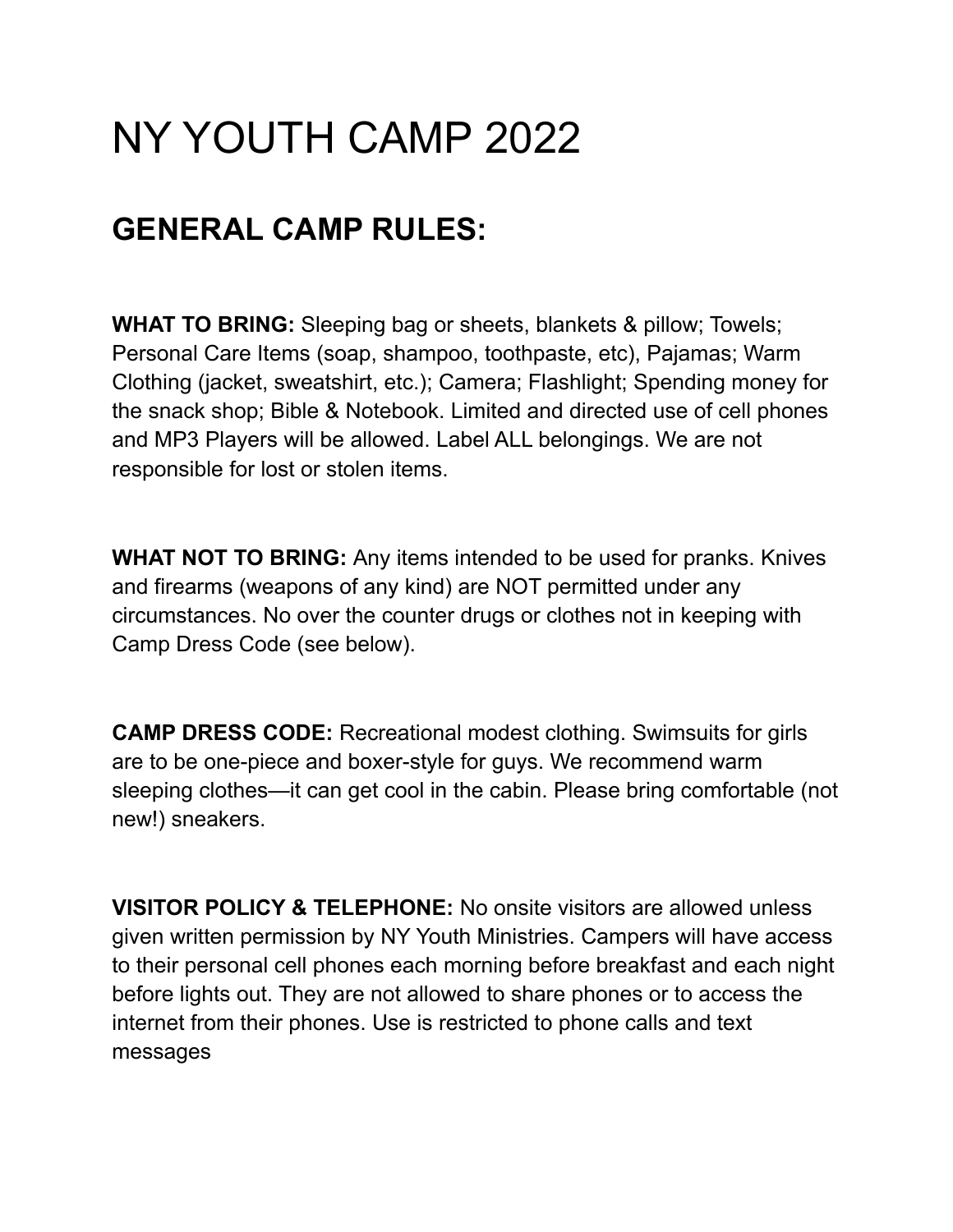# **2022 NY YOUTH CAMP SCHEDULE:**

*(Subject to change)*

## **MONDAY (July 11)**

2:30 pm Arrive at Camp

3:00-4:00 pm Mandatory Camp Orientation & Safety Training 4:00-6:30 pm Camper Registration/Swim Tests

- 6:30-7:30 pm Dinner
- 7:30 pm Evening service
- 9:30 pm Late Night Activity
- 11:30 pm In Cabin / Lights Out

### **TUESDAY, WEDNESDAY & THURSDAY (July 12-14)**

- 7:30 am Rise and Shine
- 8:30 am Breakfast
- 9:30-10:15 am Morning Chapel
- 10:30 am Rec Time (Clubs/8 Team Games) 12:15 pm Lunch
- 1:15-2 pm Cabin Conversations